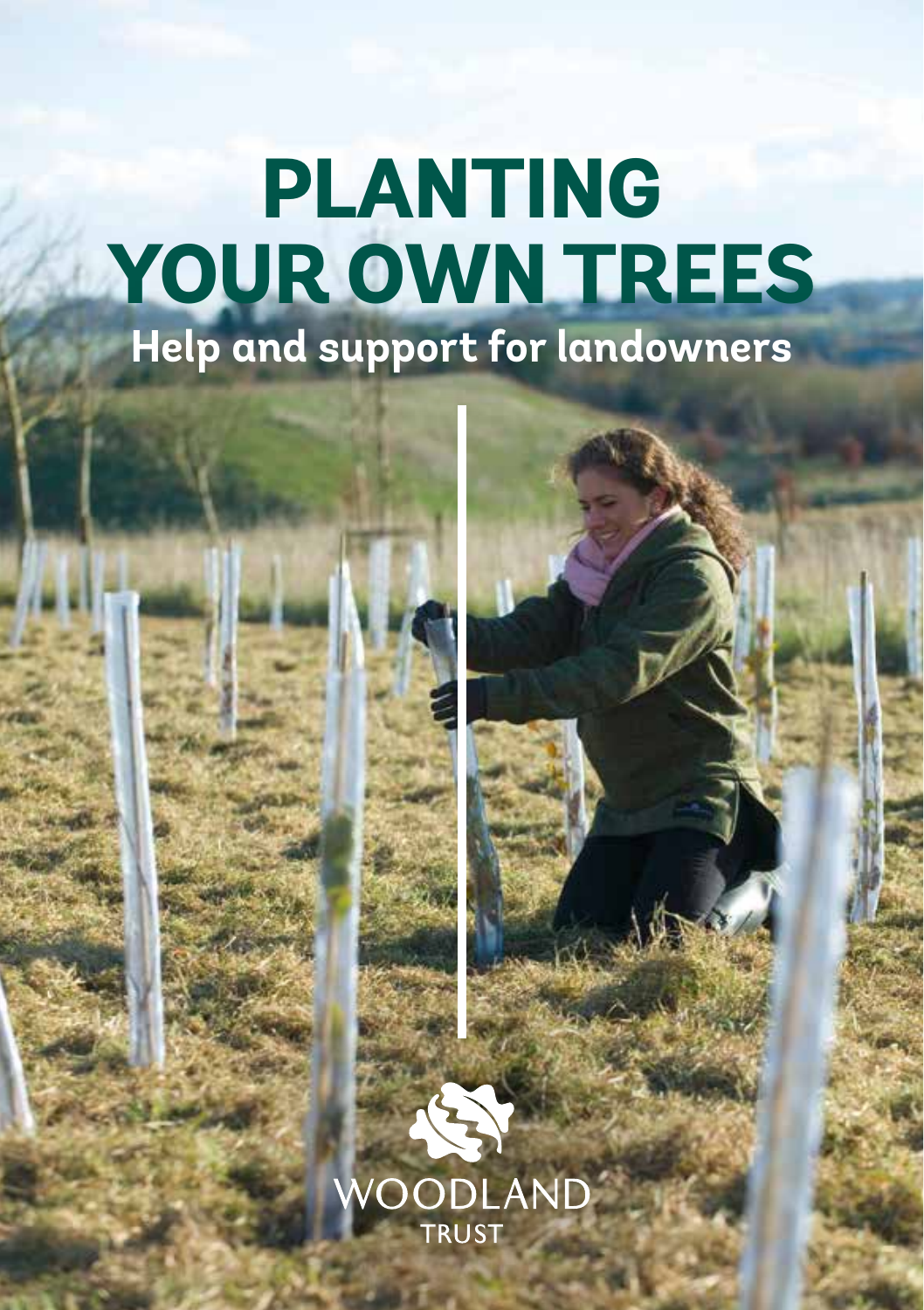## **Contents**

Page 3 – Introduction

- Page 4 Planning your woodland
- Page 5 Useful contacts
- Page 7 Woodland design
- Page 8 Hedgerow planting
- Page 9 Delivery and storage of trees
- Page 12 How to plant your trees
- Page 14 Get growing: the first three years
- Page 16 Long-term maintenance

# **Introduction**

Thank you for planting trees through the Woodland Trust's MOREwoods/MOREhedges project. Since MOREwoods began in 2008, we have helped landowners plant over 2000 hectares of new native woodland. We introduced our MOREhedges project in 2014 and have since planted over 160km of native hedgerow, making a real difference to landscapes across the UK for people and wildlife.

This guide is intended to help you through the process of creating your own woodland and hedgerows. It includes advice on everything from planning, preparation and design, to receiving and planting your trees. You can also find information on maintenance during the first five years plus advice on caring for your trees in the future.

You can contact us for further guidance by calling **0330 333 5303**.

Margaret and Maurice Phillips planted over 400 trees at their home in Dunloy, just outside Ballymena, in County Antrim.

"We have plans for the years ahead: we're going to coppice some trees to produce sustainable supplies of fuel for our stove. We actually sell woodburning stoves and we're really excited by the prospect of having our own home-grown firewood." Margaret **Phillips** 

Hazel sapling photographed at a MOREwoods site in 2011. WTPL/Emma Mayo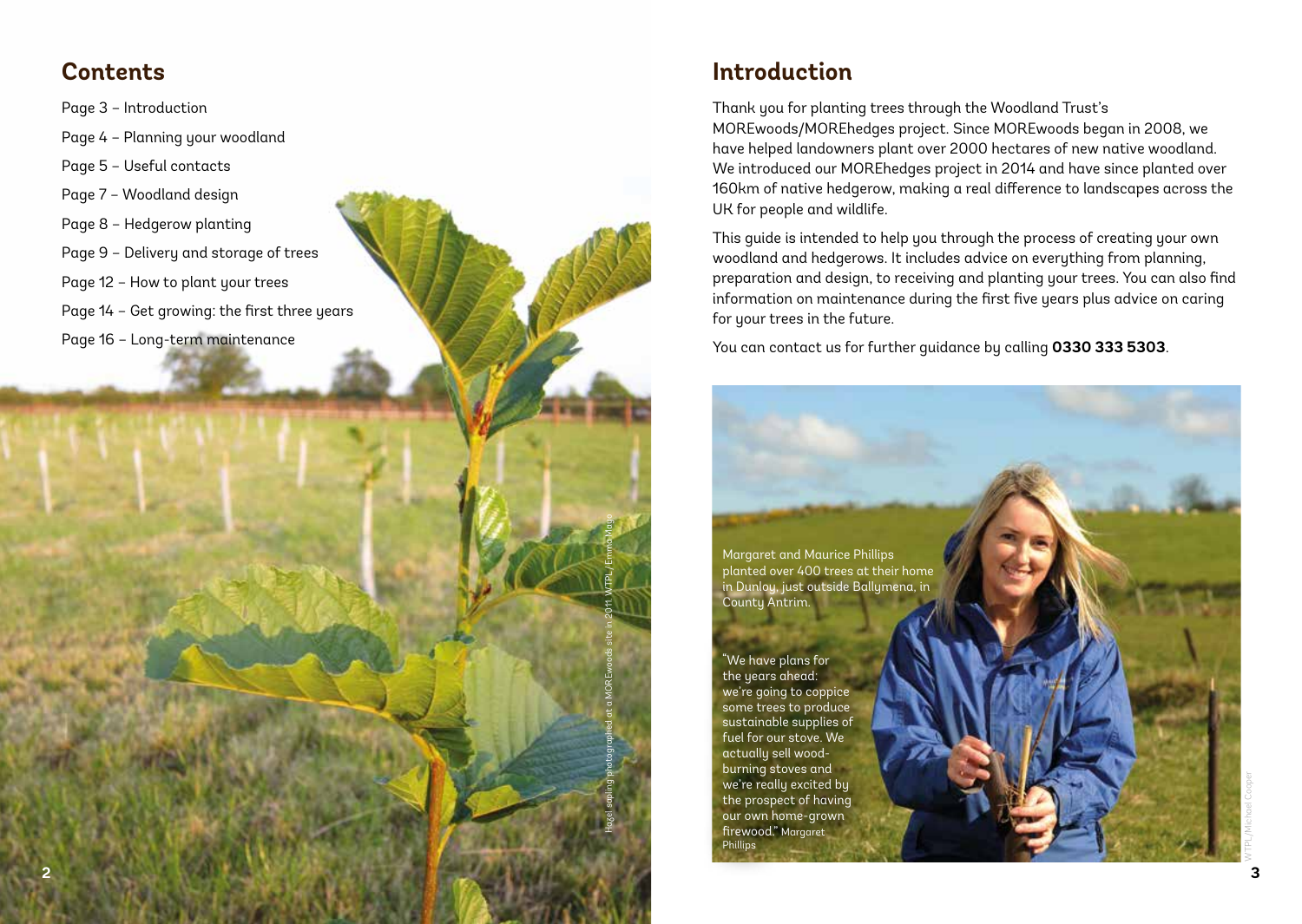# **Planning your woodland**

There are certain responsibilities that you must be aware of before planting your woodland. Our advisers can offer guidance if potential issues have been identified at your site:

**Archaeology:** Archaeological features are an irreplaceable part of our cultural heritage. It is important to preserve such features and as the landowner, it is your responsibility to check with the appropriate bodies (as listed on page 5), regarding any archaeological remains on the site. You must follow any advice or statutory obligations regarding their protection.

**Existing habitats:** Not all locations are suitable for planting trees, especially when there is high biological value. Undisturbed areas may have become home to a complex mix of species, or there may be one or more rare species which rely on a specific habitat. We do not recommend planting on species rich grassland, wetland or heath.

**Water courses:** Woodland has the potential to change the way a water course behaves. When planting adjacent to a water course or on a floodplain, talk to the relevant government department listed on page 5 before you start and follow their guidance.

**Buildings and services:** You should be aware of any under or above ground services and if present, you will need to design your planting accordingly. As trees grow they can interfere with electricity cables, building structures or underground pipes so you'll need to leave plenty of space. In some cases you may be legally bound to do this as part of a wayleave agreement.



**The local community:** Your new woodland will not just make an impact on your property but also the local landscape, so consider how it may affect other people in your area. You may want to talk to neighbours about your planting design to avoid future conflicts or consider holding a planting event for the community.

**Planning permission:** If your project is under 2ha and in a low risk area (as defined on https://www.gov.uk/guidance/use-the-land-information-search) then planning permission is not required.

If your project is in a low risk area and over 2ha you will need to go through the Environmental Impact Assessment (EIA) process with the Forestry Commission https://www.gov.uk/guidance/environmental-impact-assessments-forwoodland-overview

If your project is in a Sensitive Area you will need to complete an EIA Enquiry Form and Screening process with Forestry Commission; this is irrespective of its size except in an National Park or AONB where the 2ha limit applies.

**Fencing and stock:** If livestock are near your planting areas, it is essential to fence them to prevent them reaching and damaging the trees.

#### **Useful Contacts:**

Heath spotted orchids support butterflies and bumblebees.. Check your land is suitable before

planting. WTPL/Richard Becker

|                            | <b>Information on</b><br>archaeology                                                                                    | <b>Planting near</b><br>watercourses                                                                         | <b>Government Forestry</b><br>departments                                                 |
|----------------------------|-------------------------------------------------------------------------------------------------------------------------|--------------------------------------------------------------------------------------------------------------|-------------------------------------------------------------------------------------------|
| England                    | Contact your council or<br>check online: algao.org.uk<br><b>English Heritage</b><br>english-heritage.org.uk             | <b>Environment Agency</b><br>in England.<br>environment.agency.gov.uk                                        | <b>Forestry Commission in</b><br><b>England and Scotland</b><br>forestry.gov.uk           |
| <b>Wales</b>               | Contact your council or<br>check online: algao.org.uk<br><b>Wales Archaeological Trusts</b><br>archwilio.org.uk         | <b>Natural Resources Wales</b><br>in Wales<br>enquiries@naturalre-<br>sourceswales.gov.uk                    | <b>Natural Resources Wales</b><br>in Wales<br>enquiries@naturalre-<br>sourceswales.gov.uk |
| Scotland                   | Contact your council or<br>check online: algao.org.uk<br><b>Historic Scotland</b><br>www.historicenviron-<br>ment.scot/ | <b>Scottish Environment</b><br><b>Protection Agency</b><br>sepa.org.uk                                       |                                                                                           |
| Northern<br><b>Ireland</b> | Contact your council or<br>check online: algao.org.uk<br>Northern Ireland<br><b>Environment Agency</b><br>doeni.gov.uk  | <b>Check with Rivers Agency</b><br>or Loughs Agency<br>infrastructure-ni.gov.uk/<br>topics/riversandflooding | <b>Forest Service</b><br>daera-ni.gov.uk/topics/<br>forestry                              |

**The following organisations also offer expert advice on biodiversity and species management:**

- British Trust for Ornithology **bto.org**
- Royal Society for the Protection of Birds **rspb.org.uk**
- Freshwater Habitats Trust **freshwaterhabitats.org.uk**
- Flora Locale – **floralocale.org**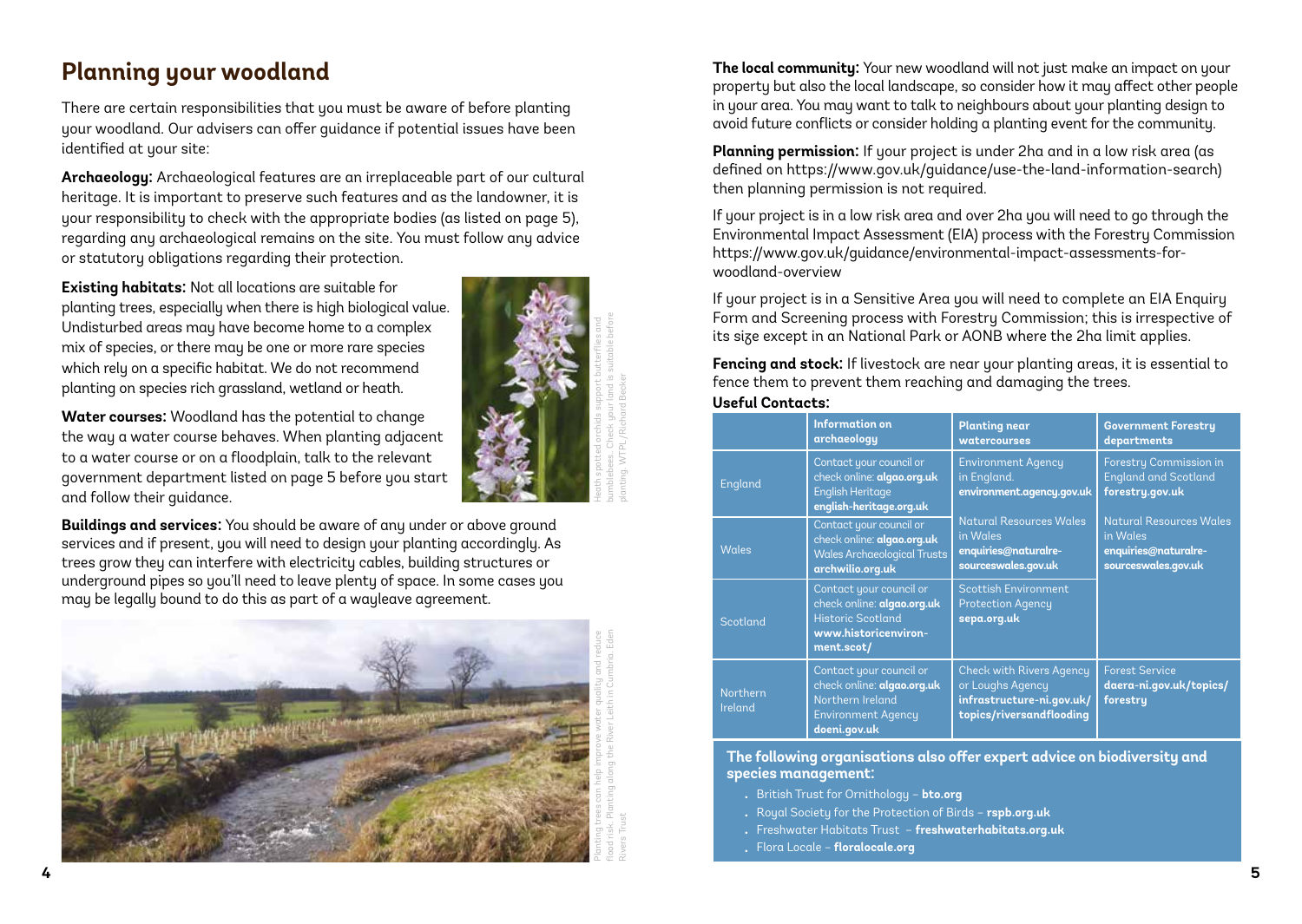

# **Woodland design**

Careful planning can help you create a wood that is both functional and beautiful. WTPL/Judith Parry

**Spacing:** The planting density of your trees will depend on what is best for the site and how you intend to use your wood in the future. MOREwoods is offered at a density of between 1,000 and 1,600 trees per hectare, and we recommend you plant in wavy lines and vary the spacing across your site. This will enable you to balance more densely planted sections with open areas for a natural look and feel. Plant small groups of the same species together to help to reduce competition between different species as they grow. There may be occasions when a higher density is needed and our team can advise you if this is the case. Tupical planting densities include:

- Planted every 3 metres 1,100 trees per hectare
- Planted every 2.5 metres 1,600 trees per hectare
- Planted every 2 metres 2,500 trees per hectare

**Shrubs:** It is likely your species mix will contain 20-30 per cent shrubs such as hazel, hawthorn and blackthorn. We recommend most shrubs are planted around the edge of your planting site, with some shrubs also mixed in among the trees. By mainly planting these species around the perimeter of your site, you can create a graded woodland edge, which will act as a windbreak and help encourage wildlife.

**Glades:** Leaving some open spaces within your woodland will enhance its biodiversity value by encouraging different habitats. A glade is an ideal place for wildflowers, while planting shrubs around the edge will benefit species such as butterflies, bats and birds.

**Footpaths:** Including a footpath as part of the design of your new woodland will allow you to easily enjoy the trees as they grow and develop. To create a winding footpath through your trees, miss out a row whilst planting. Depending on how frequent use is, footpaths will sometimes need mowing to keep them open. If planting for woodfuel, it is important to consider routes for extracting materials.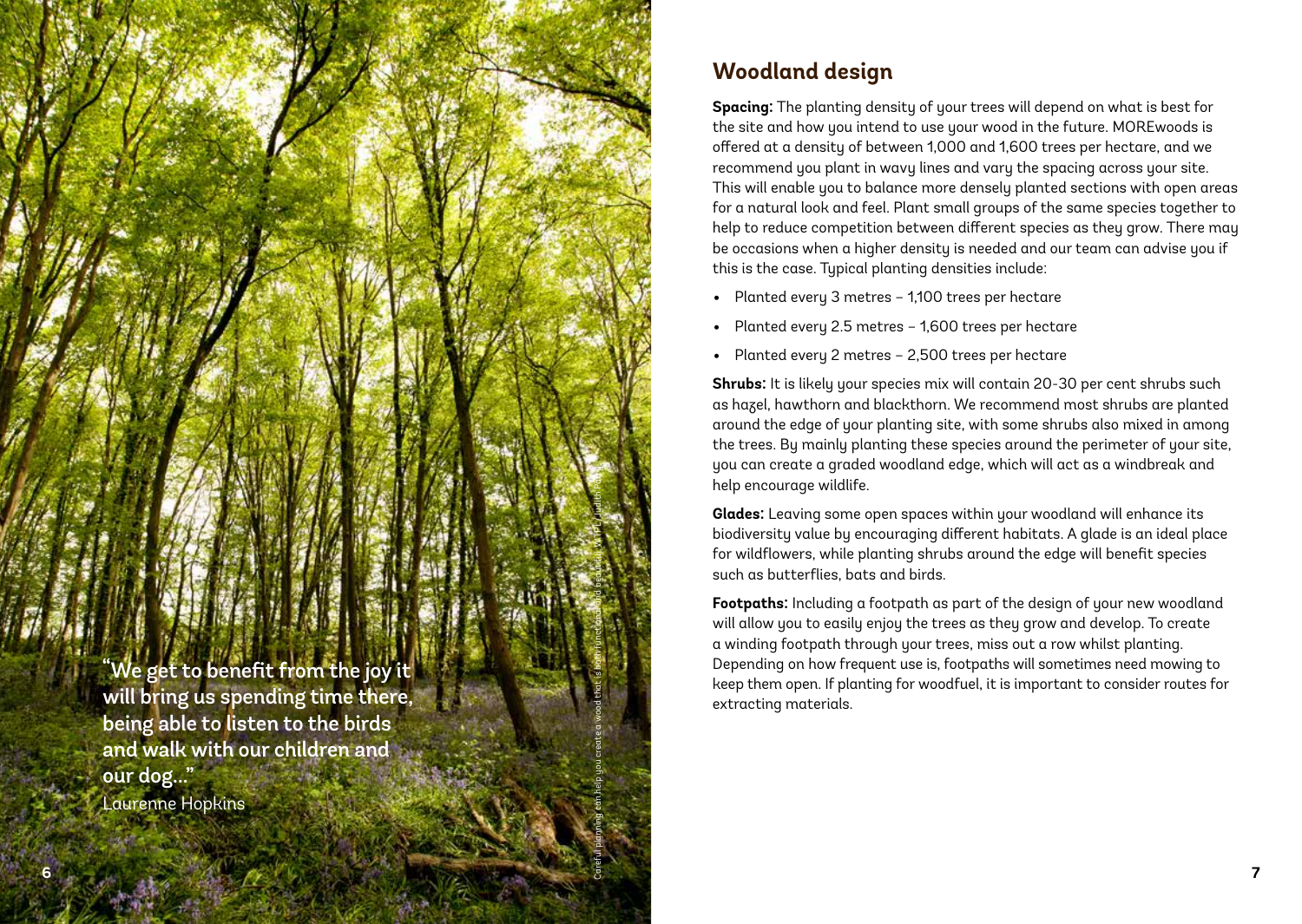### **Hedgerow Planting**

Hedgerows planted through our MOREhedges project are helping to make woodland more resilient by linking and extending woodland habitats. We use a standard mix that provides maximum benefit to wildlife by including a tree species in a tube every 6 metres that is allowed to grow to full height.

#### **Planting and maintaining your MOREhedges hedgerow plants**

Our hedgerow plants should be planted at a density of five plants per metre in a double staggered row with 30-40cm between the two rows. Your tree choice should be planted in a 1.2m tube every six metres and allowed to grow to full height.

The newly planted hedge will need an initial trim within the first couple of years of growth to encourage dense bushy growth, especially from the base.

Trimming is an essential part of long-term hedgerow maintenance. The species present within a hedge and its location will affect the frequency of trimming. Hedges next to roads and footpaths may need trimming annually between November to February (when birds are not nesting) but it is better for wildlife if they can be cut in alternate years.

You can find out more about hedgerow creation and maintenance at **hedgelink.org.uk**



### **Delivery and storage of trees**

Your trees and guards will arrive as a large heavy pallet delivery so it is important to be prepared.

We will agree a delivery date with you between mid-November and March (April in Scotland and Northern Ireland) and ask you to confirm a delivery address that includes a postcode. Delivery is usually on a six-wheeler lorry



with a tail lift which will need an area of hard standing for unloading. It will arrive between 8.30am and 5.30pm and someone needs to be there to receive it.

The guards will be nested together so make sure you take account of this when checking uou have received the correct number. Your trees will be inside with the guards forming a protective outer shell to prevent damage to fragile roots and will be in single species bundles, usually of 25 or 15.

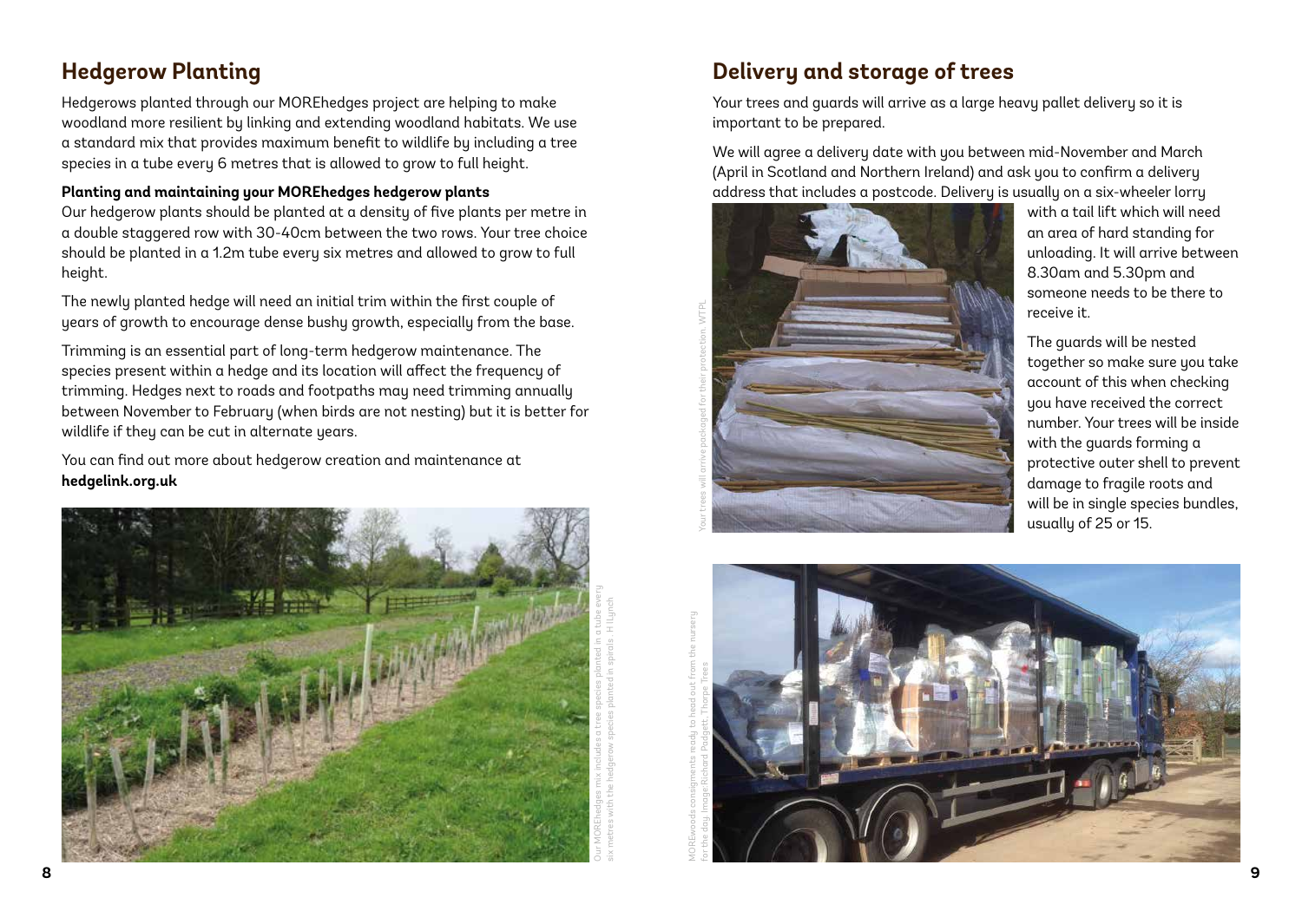

**What size will the trees be?** Your trees will be either bare root or cell grown 20 to 60cm whips depending on the nursery we have worked with for your project. Don't worry if they seem small - they'll grow lots in spring!

**What should I do with the trees before planting?** Store your trees somewhere cool, dry and frost-free like a shed or a garage for no more than 7 days. Bare root trees can be kept in their black lined tree bags and cell grown trees can be kept upright in a sheltered area with the root plugs kept moist. Take care to avoid dropping the trees or knocking them – root damage will severely limit tree growth.

#### **What if I can't plant all the trees within seven days?**

If adverse weather conditions prevent you from planting your trees within seven days, you will need to heel them in. You can do this by digging a trench, laying the roots of the trees into the trench, and then covering the roots over with soil. They can be stored like this for a few months, but the trees will need to be planted before spring or they will start to set roots in the trench.

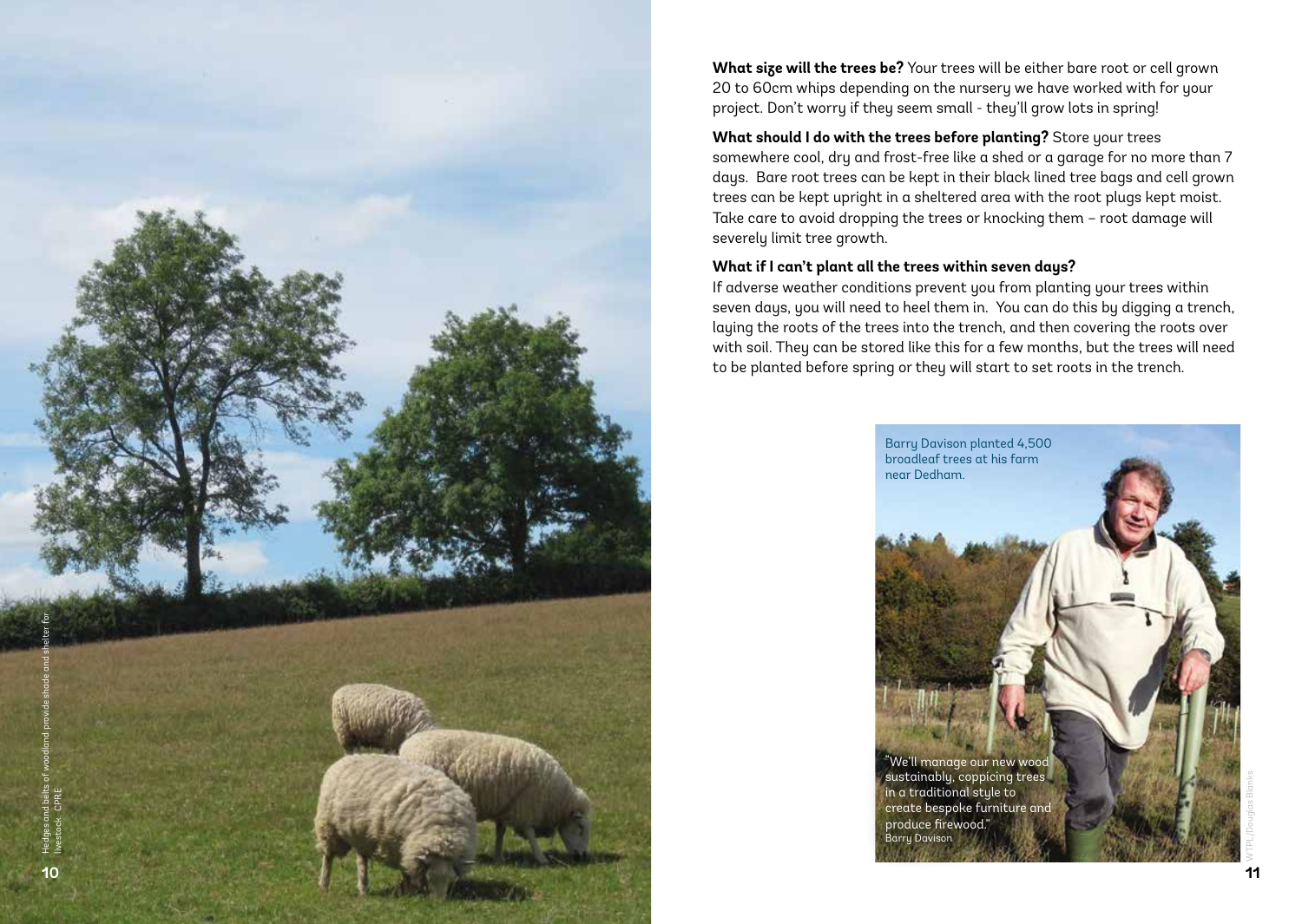### **How to plant your trees**

Planting trees is rewarding but it's important that it's done properly to give your trees the best start. The recommended method is pit planting as it is most thorough but also most time consuming. Other methods which are faster and less labour intensive include slit and T-notch planting, which are described below.

If you're using a mixture of tubes and spiral protection, put the tree species in tubes and use the spirals to protect the shrubs. **If you are unsure please contact us.**

#### **Site preparation and marking out**





Start by marking out the planting positions for your trees. This can be done with stones, spray paint or just use the stakes/canes when they arrive.

Keep trees in their bags on the planting day so the roots don't dry out in the wind. If they do dry out, soak them in a bucket



Some sites may require 'topping' if overgrown with tall weeds. This involves cutting the vegetation short to make planting easier.

#### **Pit planting**

Pit planting is the most thorough but time consuming method suitable for all ground types but can be difficult in areas with stony soils. This is the recommended planting method for areas that are susceptible to drought.

of water prior to planting.



**1.** Each tree requires a pit to be dug with a spade which is several centimetres wider and deeper than the tree's roots.



**4.** Now carefully backfill the soil around the tree while holding it upright. Firm the top layer of soil around the tree with your heel.



**2.** The grass you have dug up can be cut into pieces and placed upside down in the bottom of the **3.** Place the tree into the pit and check that all the roots will be below ground level.



pit to provide extra nutrients.

**5 & 6.** Now push the cane/stake into the ground next to the tree, making sure it is stable. If using a spiral guard, wrap this around both the tree and cane. If using a tube, place it over the tree the right way up with the stake on the outside. The tube can then be fixed to the stake using the nylon ties. Press the tube into the soil.

#### **Slit planting**

Slit planting is a simple method that is suitable for bare soil and grass, and can be an easier method than pit planting for stony soils. We don't advise using this method if you are planting in an area susceptible to drought or with clay soils because in dry conditions the slit can re-open exposing the tree roots.







**1.** First, fully insert a spade into the ground and push it forwards to create a slit. Ensure the slit is deep enough for the tree roots.

**2.** When the slit is open, insert the roots into the slit, keeping the roots straight and ensuring they're all below ground.

**3.** Then simply remove the spade and push the soil back firmly down around the tree.

#### **T-notch planting**

T-notch planting is another quick method suitable for grass covered ground but not bare soil. This method is an alternative to pit planting in areas susceptible to drought but again not recommended for sites with clay soils.



**1.** Push the spade fully into the ground.



**4.** Place the tree carefully in between the sections of turf.



cut, repeat step 1 to create an inverted T-shape.



**5.** Lever the spade back out and the turf will fall into place. Ensure all roots are taken into the hole.



**3.** Take the spade to the original cut and lever it upwards parting the turf.



**6.** Adjust the tree to ensure it is at ground level, and thoroughly firm down soil around the tree.

**12**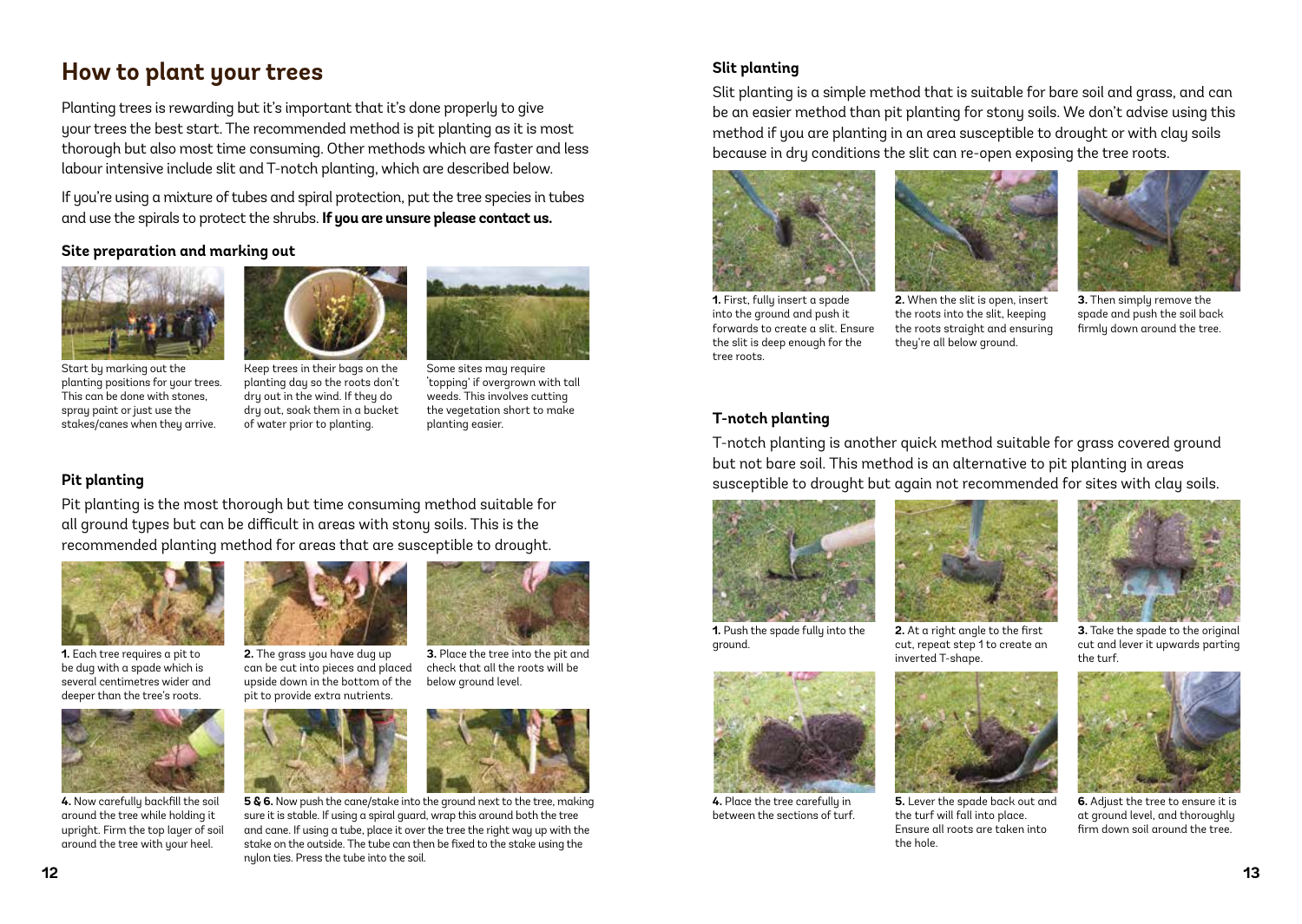### **Get growing: the first three years**

**It is important to care for your new wood to help your trees thrive, particularly in the first few years when the trees are still establishing**.

Guidance is given below, but you should also consult the UK's Forestry Practice guides at: www.forestry.gov.uk/publications which provides an overview of the expected quality of new and existing woodland in the UK.

Weeding is essential in the first couple of years after planting to reduce competition for moisture and nutrients. **This is THE most important step you can take to give your trees the right start**.



Weeding each spring in the first couple of years after planting will reduce competition for moisture and nutrients, helping your trees establish more successfully.

You can supress weeds by using mulch, such as bark chips or straw, around each tree. Spread to a depth of around 10cm to prevent it from being blown away or dispersed, and top it up annually.

You can also buy mulch mats which can be pegged into the ground. Aim to keep a 1m diameter area around the tree clear of weeds and grass for the first 2-3 years.

Alternatively, kill weeds with chemical-based products such as glyphosate. Spray around the base of each tree to create a weed-free ring approximately 1m in diameter. As with all pesticides, take care when applying, be careful not to touch the tree with the chemical and read instructions carefully.

**Watering:** Your trees will adapt to the natural conditions of your site so watering shouldn't be necessary; especially as it encourages the roots to grow towards the soil surface rather than down towards groundwater. If there is a particularly long dry spell and you feel watering is necessary, saturate the ground thoroughly to ensure the water soaks deep into the soil.

**Mowing:** Cutting the grass regularly is not advised as it actually invigorates grass growth and increases competition for moisture. If you do want to mow, take care to avoid damaging the guards and trees.

**Check your tree guards:** Strong winds can blow trees over so make sure your guards, canes or stakes are upright and pushed firmly into the soil. Remove grass growing inside the guard by pulling it up and replacing the guard once the grass is cleared.

**Pests:** Pests can also cause damage inside the tube – check the tree stems and guards for damage by animals. Keeping the tree guards firmly pressed into the soil and a weed-free area around your trees will help.

**Keep your tree tubes:** If trees have died, remove the guards and store for re-use next winter.

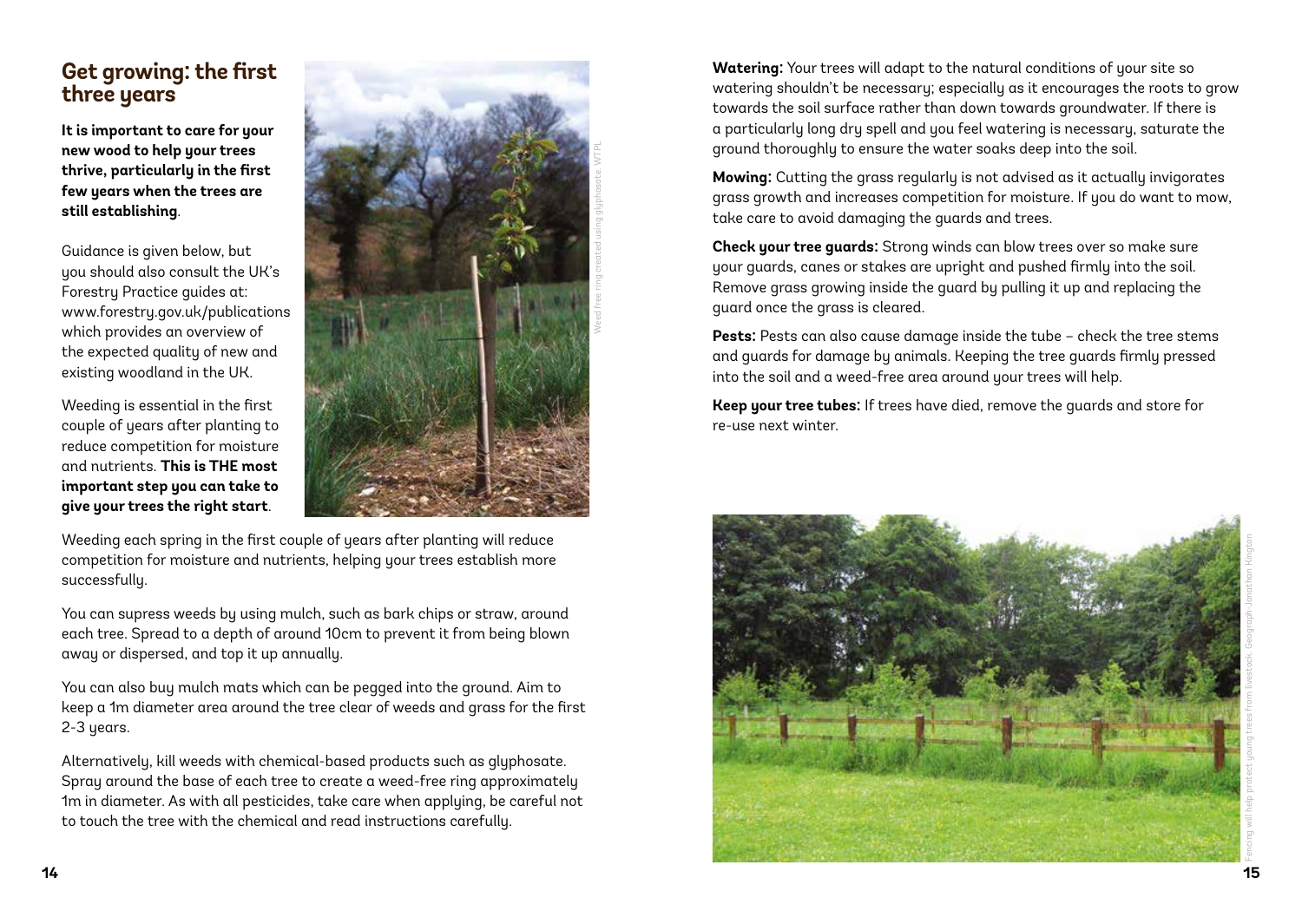# **Long-term management**

Once your trees have established, there are still things you can do that will enhance the appearance of your new wood and help it develop.

**When to remove tree guards:** Tree guards left too long can hamper your trees' growth so remove them as soon as they split and before they begin to disintegrate, usually 5-10 years after planting.

They can be re-used if still in reasonable condition and in some areas can be recycled using specialist firms. Check with your local authority or consult a company such as Agricyle. It's vital tree guards are disposed of responsibly to protect wildlife on your planting site.

**Pruning:** This is not essential but it will encourage trees to grow upwards rather than outwards once they're established. By pruning up to 25 per cent of the trees, you can create a diverse canopy structure and keep paths clear of overhanging branches.

Invest in a good pruning saw and make a clean cut close to the main trunk of the tree. The cut should be made square to the branch and preserve the bulge at the base of the branch, known as the branch collar. To prevent disease and decay, it is important not to damage the bark of the tree and never cut the branch flush with the main stem as this creates a larger wound. If unsure, always seek expert advice.

Most native trees are best pruned in winter when dormant, but be aware of species such as field maple, cherry and walnut which need pruning in summer to reduce risk of disease and sap bleeding.

**Coppicing:** This involves cutting a tree at its base to encourage new growth. Coppicing also gives light a chance to reach the woodland floor, helping flowers to flourish. Your trees could be ready to coppice after seven to ten years, depending on species and growth rate. You can find practical guidance about coppicing in the publication 'Coppiced woodlands - their management for wildlife' which is freely available by searching online.



Hazel coppice woodland. WTPL/Robin Weaver

**Disease:** Depending on the species you have planted, your trees may be affected by a variety of common diseases, but in the majority of cases these diseases won't kill young trees. A particularly cold winter may result in frost damage but your trees should recover. If concerned, do get in touch with us for advice.



**Thinning:** This involves the felling of some of your planted trees to reduce

the competition for light, water and nutrients. By giving the remaining trees more room, they develop a better shape, grow stronger and are less likely to blow over in adverse weather. Thinning wouldn't usually occur until year ten at the earliest but it depends on how close together the trees were planted.

When your trees reach around 7m in height it's time to give them more room to develop. Identify the most established trees and remove those growing nearby which could compete. You should aim to thin a fifth of your trees every five to eight years, but once their diameter is greater than a baked bean tin at chest height, you might need to apply for a Forestry Commission felling licence.

**Attracting wildlife:** There are many ways to attract wildlife – you could install bird boxes, bat boxes, or perhaps even bee hives. If you have space, creating a pond will help attract a wonderful array of species to your wood. You could also plant a mix of grasses and wildflowers in an open area of your site. Remember that any open spaces will need ongoing management to avoid them becoming scrubbed over.



creation sites. North East Wildlife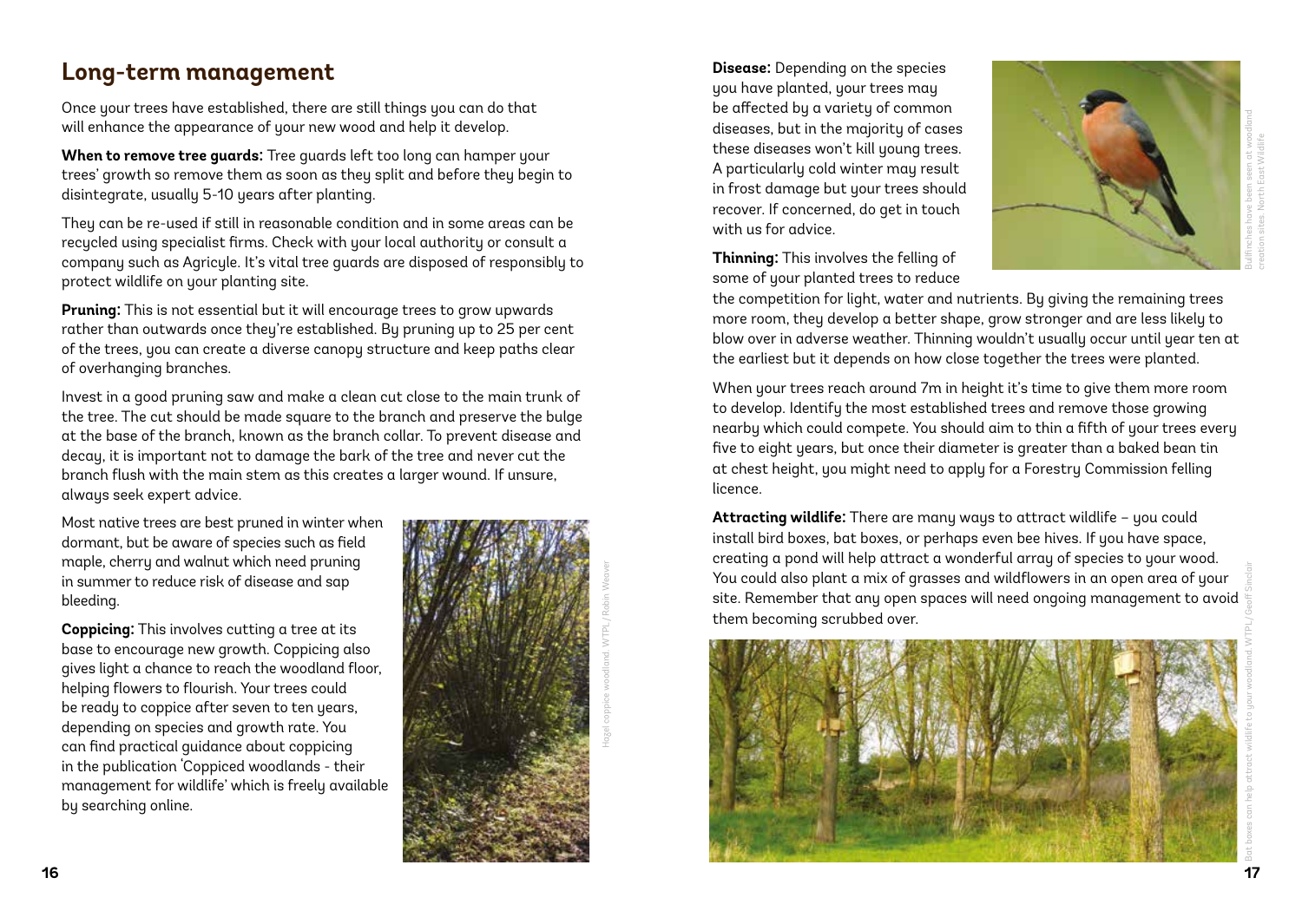